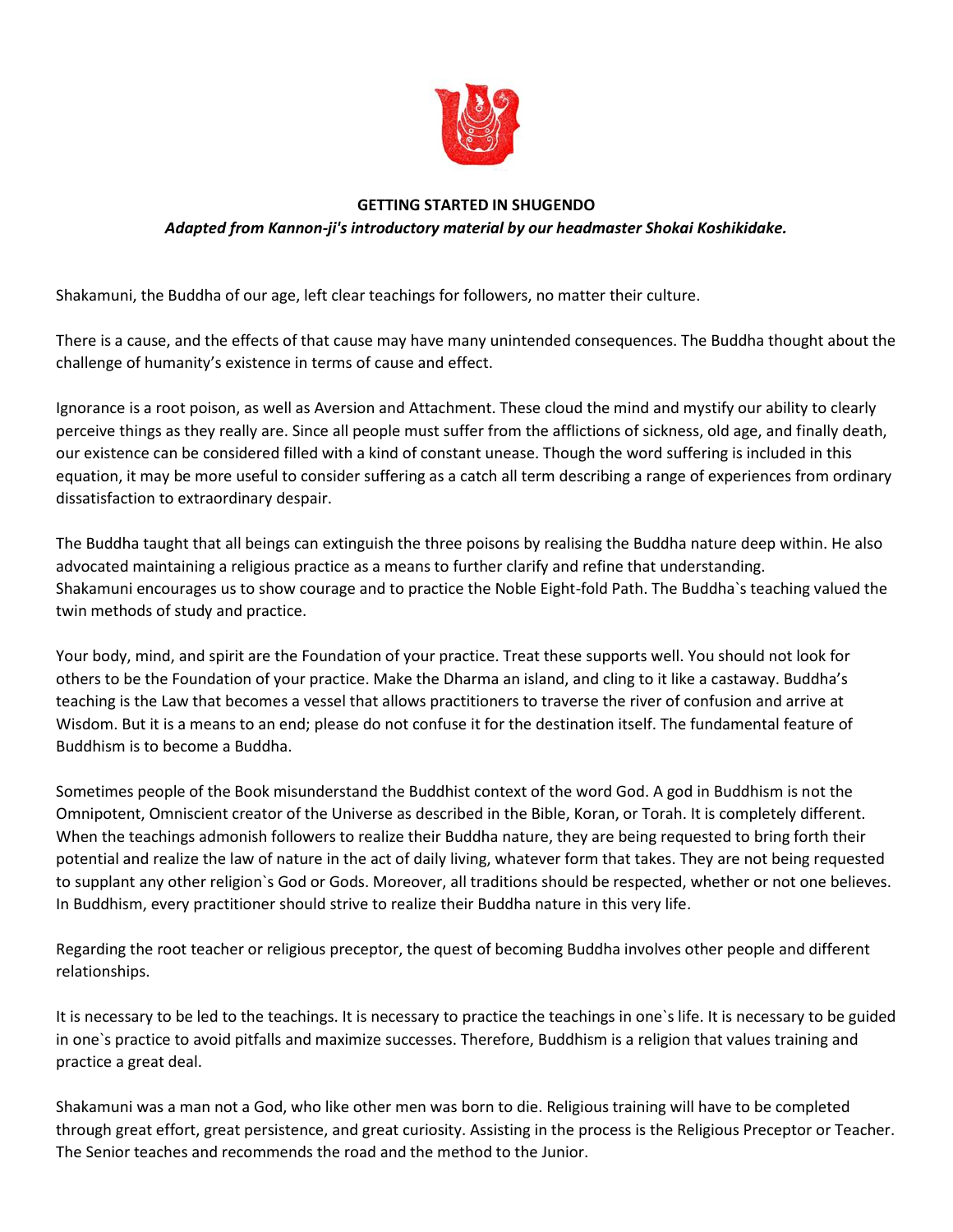Over the millennia, many different methods and approaches have manifested on how to realize one`s Buddha nature. Religious thought and methods have developed differently within cultural contexts. So diverse views arose on how best to realize one`s Buddha nature. One method that developed in Japan is known as Shugendo.

Shugendo is a religion that values encounters with gods and Buddhas in the context of mountain training. The Gyoja (ascetic) goes into a deep valley or goes up to the mountain top, and trains. The training naturally erases the three root poisons of desire, ignorance, and anger, and as a result, the spirit is purified. Shugendo is an original mountain religion. Elements of the Faith are based on ancient teachings of Shintoism, Buddhism, Taoism, and Onmyodo. Shugendo is a special religion with influences from India, China, Korea, and the ancient folk religions of Siberia. Shugendo may well become a major religion of the future when the symbiosis of man and nature can no longer be ignored. At once ancient and modern, Shugendo is a religion unique to Japan.

The founder of Shugendo is En no Gyoja. Many Japanese people think of him as a Second Buddha. Like Shakamuni Buddha, En no Gyoja was born and died. Records state he was born in 634 and died in 706. The superhuman results of his prayer gave birth to a lot of legends. Nevertheless, for all the fanciful tales of magic, En no Gyoja was a flesh and blood human being.

En no Gyoja attracted people's attention as an expert of petitionary prayer. Modern day people have the choice to look at the legends as symbolically true or literally true. Because of the power of En no Gyoja`s prayer, legends arose regarding supra-normal abilities, such as flying through the air and so on. Nevertheless, to this day, people visit the mountains of Yoshino and Katsuragi where En no Gyoja lived and trained. These places are venerated as the birthplace of Shugendo

In Shugendo, the ascetic takes En no Gyoja as his role model. The Gyoja enters into the mountains for severe training. This training originates from the tradition that though En no Gyoja was left for dead on the mountain, through embracing mountain training, he was saved. For the Gyoja, this legend implies the death and rebirth. The training is called Jukkai Jo. The aim is to purify and renew the disciple through the medium of severe training, and ultimately, for the extra-ordinary practitioner, to realize the Buddha nature in this very life. Jukkai refers to the ten worlds coexistent within the Buddhist universe. The ascetic will experience ten worlds by virtue of Jukkai training in the mountains. By treading the road of realization through the ten worlds outlined above, Shugendo reaffirms itself as a religion which affects change in the personal by utilizing spiritual forces provided by the landscape of the mountains.

In the modern age, Shugendo was abolished with the establishment of national Shintoism of the Meiji era government in 1872. The horrendous excesses of the edict of Shunbutsu Bunri, have yet to entirely heal. However, Shugendo is reviving powerfully now. Shugendo addresses all level of Japanese belief, from the ancient worship of Shinto nature gods, to the philosophically challenging concepts of the Madyamika doctrines such as the Pranaparamita. The Spirit of the Shugendo that worships nature and seeks for human harmony in connection with the natural world is a vital message for the global environmental and the protection of the world`s resources for the future. Shugendo maintains the vitality of traditional knowledge, and also points the way forward for living in harmony for tomorrow's world. Shugendo is a unique expression of man's spirituality.

Deshi (students) come from all walks of life. There is no discrimination based on age, gender, religion, ability etc. However, candidates should not desire to pursue religion as a career.

Religion should not be a business. The role model for modern shugenja is En no Gyoja. Our ideal is a traditional householder, who is at once part of the secular world as well as the sacred realm at the very same time. Full time priests should not apply unless they are willing to change their occupation. Living in samsara involves becoming polluted, yet one cannot spiritually assist or aid others without knowing the trials and tribulations of everyday life through one`s own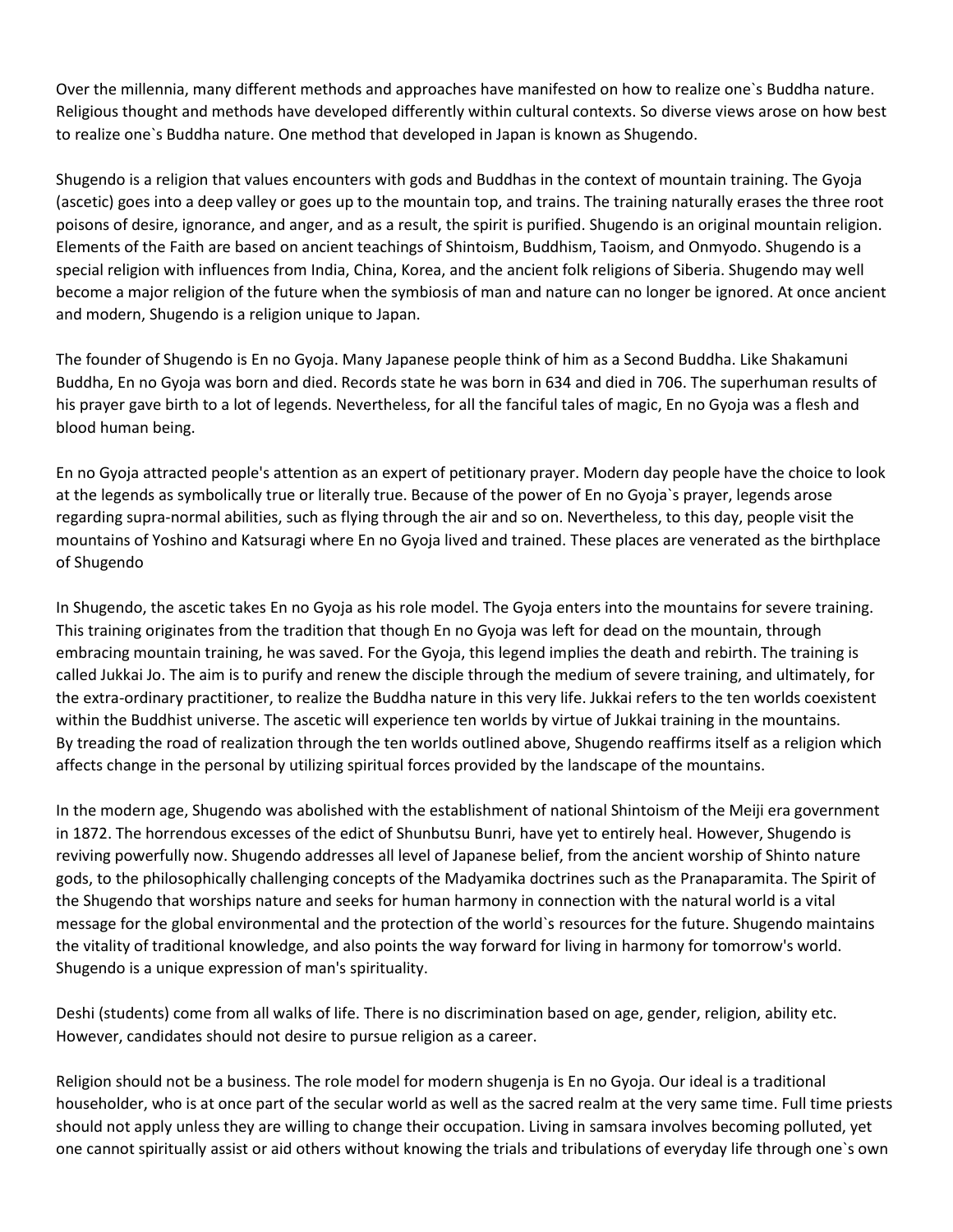experience. By knowing the joys and miseries of the human condition directly, the shugen practitioner then recognizes the necessity for spiritual assistance and training, especially purification and repentance.

Finally, religion should never be used as a way of making money. Any candidate with this intention should not apply. Our path is not for you.

# **ENTERING THE SHUGEN GATE (**入門の条件**) Colour your life with prayer (**祈りで人生に彩りを**) By Shokai Koshikidake**

# **Getting Started (**入門を許します**)**

Koshikidake Shugen-shu is an independent religious organisation; it is religious activity and not a fellowship or a club. If you want to learn Shugendo seriously, we will accept you as a novice. Shugendo is a 'practice religion' to be incorporated into your home and daily life. There is no room to make a living economically, unlike family temples. However, if you want to serve and praise the Gods and Buddhas, and live a spiritually fulfilling life, we promise you the road.

The Honshu does not solicit forcible introductions (recruiting). Practicing the road of Shugendo is not something you ask for, so if it does not suit you, you may quit at any time on the way. If you want to learn in earnest, get started and become a disciple of one of the Sendatsu. After discussing what you want to do, we can decide what you will learn. And you only have to learn at your own pace, as a pleasure of life.

Anyone can pray. This is not the patent of a monk or master. Serving the Gods and Buddhas and protecting them, devoting yourself to Shinto and the Dharma with all your heart. This is a path of service to others, your friends and family and to mourn your ancestors.

Well, the Honshu has a scripture which requires hard work. This is the beginning. The Honshu is made up of a group of homes, with normal people who are not professional monks. Shugendo is a above all a practice religion. Remember you are free to enter and leave.

# **Lifestyle of Yamabushi (**山伏という生き様**)**

However, if you want to go a step further and learn properly, we will teach you bits of the daily worship practices as a gyaku-ho/shingyaku (客峰 meaning a guest in Shugendo). If you feel that the waters of the Honshu are suitable, consider this in earnest. As an ordained practitioner, a dharma name and the name of Yamabushi are given, and you will begin learning systematically. The Yamabushi way is to extend yourself to the point of correct training, and we hope to bring joy in interacting with Kami and Buddhas. Don't overdo it. No matter how motivated, the prayers you can practice are limited by your purpose. If you do it for economic or personal gain, it will not last. We understand that a little overkill is just the right amount of training, and we will help you to have a fun life interacting with Kami and Buddha. The main manners are as follows, but you do not need to learn all of them. However, you cannot learn the most difficult manners first. Everything has an order and pre-requisites.

### **Koshikidake Shugen Honshu Practice (**修験本宗勤行作法**)**

Establishing a connection to Gods and Buddhas, we first perform prostrations (raihai-gyo).